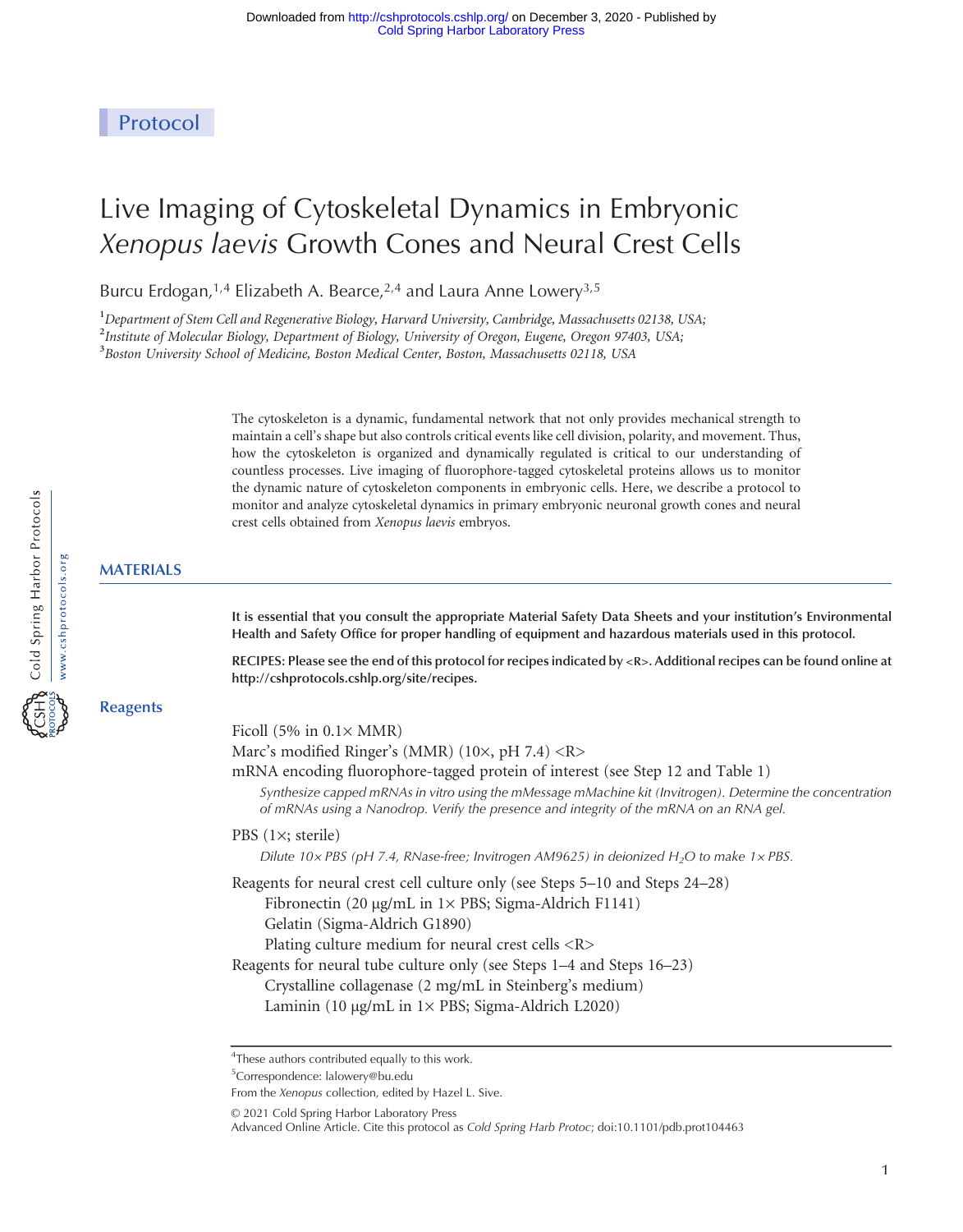#### [Cold Spring Harbor Laboratory Press](http://www.cshlpress.com) Downloaded from<http://cshprotocols.cshlp.org/>on December 3, 2020 - Published by

B. Erdogan et al.

| Marker                                                                                                                                  | Labels         | Purpose                                            | Concentration range per<br>embryo                                                                                                              | Imaging<br>technique                                 | Analysis software                                                                 |
|-----------------------------------------------------------------------------------------------------------------------------------------|----------------|----------------------------------------------------|------------------------------------------------------------------------------------------------------------------------------------------------|------------------------------------------------------|-----------------------------------------------------------------------------------|
| EB1-3 (Stepanova et al. 2003)                                                                                                           | MT plus-end    | MT growth<br>dynamics                              | 100 pg-300 pg mRNA                                                                                                                             | Spinning disk<br>confocal<br>microscopy<br>(SDCM)    | plusTipTracker<br>(Applegate et al.<br>2011; Stout et al.<br>2014)                |
| MACF-43 (Honnappa et al.<br>2009)                                                                                                       | MT plus-end    | MT growth<br>dynamics                              | 100 pg-300 pg mRNA                                                                                                                             | <b>SDCM</b>                                          | plusTipTracker (Stout<br>et al. 2014; Applegate<br>et al. 2011)                   |
| Fluorophore-tagged tubulin                                                                                                              | <b>MTs</b>     | Uniform<br>labeling to<br>visualize<br><b>MTs</b>  | 900 pg mRNA                                                                                                                                    | <b>SDCM</b>                                          | Fiji (ImageJ) (Schindelin<br>et al. 2012)                                         |
|                                                                                                                                         |                | Speckle<br>labeling to<br>assess MT<br>flow rates  | 300 pg mRNA                                                                                                                                    | Total internal<br>reflection<br>microscopy<br>(TIRF) | QFSM software<br>(Danuser and<br>Waterman-Storer<br>2006; Mendoza et al.<br>2012) |
| Actin monomer (G-actin)                                                                                                                 | Actin          | Speckle<br>labeling to<br>assess actin<br>dynamics | 300 pg mRNA                                                                                                                                    | <b>TIRF</b>                                          | OFSM software<br>(Danuser and<br>Waterman-Storer<br>2006; Mendoza et al.<br>2012) |
| LifeAct -GFP (Riedl et al. 2008),<br>Utrophin (Burkel et al. 2007),<br>F-Tractin (Schell et al. 2001)                                   | F-actin        | Actin<br>dynamics                                  | LifeAct/utrophin may affect<br>dynamics dependent on the<br>concentration. Optimization<br>may be required. 60-300 pg<br>can be used to begin. | SDCM, TIRF                                           | Fiji (ImageJ) (Schindelin<br>et al. 2012)                                         |
| Paxillin (Robles and Gomez<br>2006), PAK2 (Santiago-<br>Medina et al. 2013), focal<br>adhesion kinase (Myers and<br>Gomez 2011), zyxin, | Focal adhesion | Focal<br>adhesion<br>dynamics                      | 50-75 pg DNA, 250-500 pg<br>mRNA                                                                                                               | <b>TIRF</b>                                          | FAAS (Berginski and<br>Gomez 2013)                                                |

|  | TABLE 1. Useful cytoskeletal markers to visualize microtubules (MTs), actin filaments, or focal adhesions |  |  |  |  |  |  |  |  |
|--|-----------------------------------------------------------------------------------------------------------|--|--|--|--|--|--|--|--|
|--|-----------------------------------------------------------------------------------------------------------|--|--|--|--|--|--|--|--|



## Plating culture medium for neural tube explants <R>

This is an enriched medium that is commonly used for older Xenopus retinal ganglion cultures, where neurons have reduced energy reserves. Young spinal cord cultures will survive and grow for <sup>&</sup>gt;24 h in pure Ringer's solution <sup>&</sup>lt;R<sup>&</sup>gt; without additional growth factors; this is one of the benefits of using this system.

Poly-L-lysine (PLL; 100 µg/mL; Sigma-Aldrich P4832)

PLL is reconstituted in sterile H<sub>2</sub>O and diluted to working concentration (100  $\mu$ g/mL) with 1× PBS.

## Steinberg's medium <R>

## Xenopus laevis embryos

These must be staged appropriately for neural crest (stage 18) or neural tube (stage 20–23) isolation (see Step 15; Nieuwkoop and Faber 1994; Wlizla et al. 2018). Injections are often made atthe two- to four-cell stage (see Step 11).

## Equipment

vinculin, talin

Equipment for neural crest cell dissections only (see Steps 24–28):

Eyelash knife (or insect pins; see Step 26)

Plasticine clay-coated Petri dish <R>

## Equipment for neural tube dissections only (see Steps 16–23):

## Agarose-coated Petri dish <R>

Alternatively, use a Sylgard 184-coated Petri dish <sup>&</sup>lt;R>. Agarose- and Sylgard-coated plates can be used multiple times.

Electrolytically sharpened tungsten needles Fine forceps (Dumont #5 or equivalent)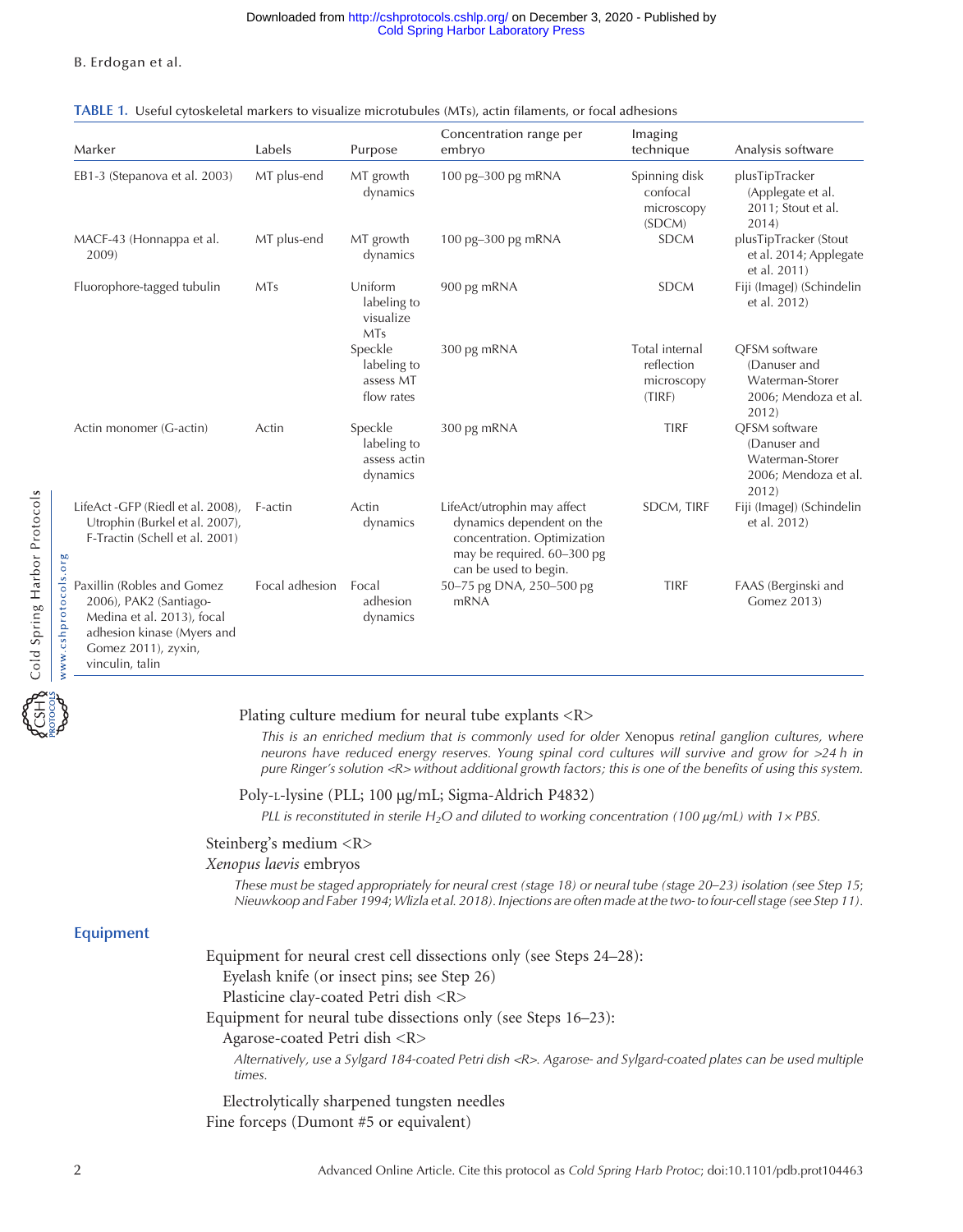#### Fluorescence dissecting microscope

## Glass injection needles

See Lowery et al. (2012) for instructions on how to make injection needles.

Image analysis software (see Step 30 and Table 1)

#### Imaging setup (see Step 29)

Use a spinning disk confocal microscope (SDCM), total internal reflection fluorescence (TIRF) microscope, or widefield epifluorescence scope equipped with an appropriate objective. Imaging cytoskeletal dynamics will generally require a relatively high-magnification objective (60<sup>×</sup> or 100×). Our SDCM rig uses a 63<sup>×</sup> Plan Apo 1.4 NA objective, and our TIRF setup uses a 60×, 1.49 NA objective. For detection, a growing number of modern CCD and scMOS cameras will be suitable; ensure that the chip size, sensitivity, and camera speed are appropriate. Our SDCM uses an Orca Flash 4 CCD; our TIRF imaging is typically acquired with an Andor ELYRA scMOS.

Incubator(s) set at the appropriate temperature (see Steps 1, 3, 15, 23, and 28)

MatTek glass bottom (No. 1.5) culture dish (35-mm)

Petri dish (60-mm  $\times$  15-mm) and plastic mesh with 1-mm grid to fit in Petri dish (see Step 11) Rotator at room temperature

## **METHOD**

## Culture Dish Coating

Coat imaging chambers with the appropriate coating reagents depending on the type of culture. For neural tube cultures, begin with Step 1; for neural crest cell cultures, begin with Step 5.

## Neural Tube Culture Plates

- 1. Add 500 µL of 100 µg/mL poly-L-lysine (PLL) into the center of a 35-mm MatTek glass bottom (No. 1.5) culture dish and incubate for 1 h at  $37^{\circ}$ C.
- 2. Rinse off PLL by washing the dish with  $1\times$  sterile PBS three times.
- 3. Add 500 µL of 10 µg/mL laminin into the center of the PLL-coated culture dish and incubate for 1 h at  $37^{\circ}$ C.
- 4. Rinse off laminin by washing the dish with sterile  $1 \times PBS$  three times and use immediately for neural tube culture (see Steps 16–23).

## Neural Crest Cell Culture Plate

- 5. Heat 2 mg/mL gelatin dissolved in distilled water in the microwave until boiling; allow it to boil 5–10 sec until dissolved, then allow to cool for 5 min.
- 6. Add 500  $\mu$ L of cooled gelatin into the center of a 35-mm MatTek glass bottom (No. 1.5) culture dish.
- 7. Rotate gently for 25 min at room temperature.
- 8. Discard the gelatin and rinse the dish with  $1\times$  sterile PBS several times.
- 9. Add 500  $\mu$ L of 20  $\mu$ g/mL fibronectin and incubate dish overnight at 4<sup>°</sup>C.
- 10. On the next day remove the fibronectin. Rinse the plate with sterile  $1\times$  PBS several times and use to culture cells (see Steps 24–28).

#### Injection of RNA Encoding Fluorescently Tagged Cytoskeleton Proteins

More information regarding embryo injections, including injection needle preparation, can be found in Lowery et al. (2012).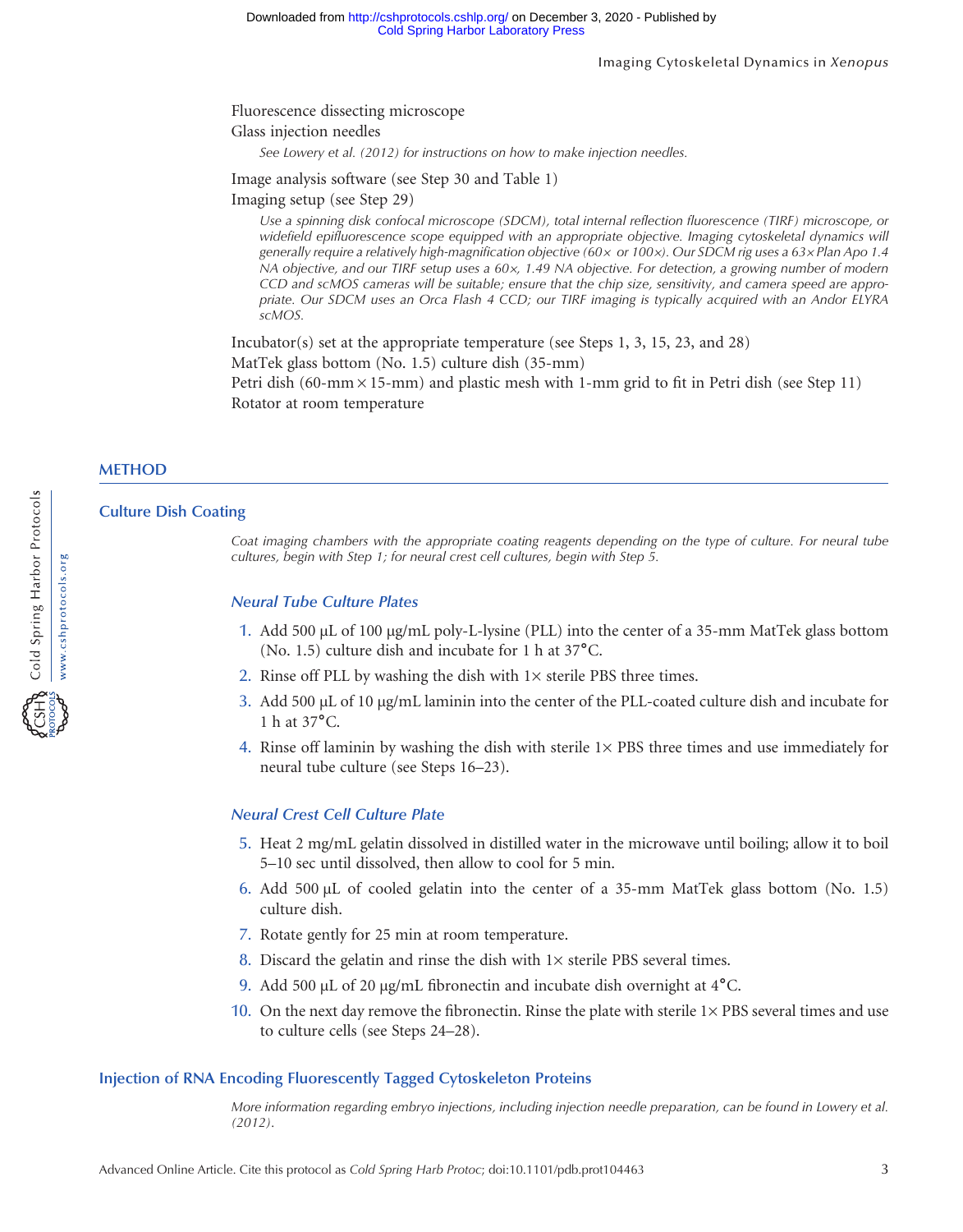11. Place a plastic mesh with a 1-mm grid on the bottom of a Petri dish  $(60- $mm \times 15-mm$ )$  and fill the dish with 5% Ficoll in 0.1× MMR. Position Xenopus embryos on the mesh grid to hold them in place during injections.

Injections are often made at the two- to four-cell stage.

Each animal blastomere receives at least one injection; however, multiple injections can be performed depending on the amount of mRNA needing to be delivered. Tissue-targeted injections can be performed as well based on fate maps provided on Xenbase.

- 12. Inject mRNAs using glass needles according to the following guidelines.
	- To quantify changes in microtubule dynamics, inject in vitro transcribed mRNA of fluorophore-tagged EB1 or MACF-43 (a truncated protein that contains a minimal EB1 binding domain [Honnappa et al. 2009]), at 300 pg/embryo or 75–100 pg/embryo, respectively (see Table 1).

These mRNAs can be injected alongside overexpression or knockdown strategies for your protein of interest.

Primary mRNA stocks are not diluted. The mRNA working concentration is generally set to 500 ng/µL. However, depending on the size of the construct, the working concentration can be higher in order to reduce the injection volume. Total injection volume is generally 3 nL per embryo. Both high concentration and high volume of mRNA can be toxic to the embryo. The concentration of mRNA of interest can be determined empirically depending on the construct and the purpose of the experiment. For example, for protein localization analysis the amount of mRNA should be titrated and the minimum amount of mRNA should be used to avoid overexpression artifacts, which can be elicited as protein aggregations.

• To monitor changes in actin filament dynamics, use fluorophore-tagged actin binding domains such as LifeAct, Utrophin, F-Tractin, or actin monomer. Begin with LifeAct or Utrophin mRNA concentrations at 100–300 pg mRNA/embryo.

It has been reported that these markers may impact actin dynamics and architecture in a dosedependent manner (Belin et al. 2014; Flores et al. 2019; Legerstee et al. 2019). Therefore, take care to use the probe that will least impact the dynamic behavior of interest.

• To assess cell–extracellular matrix adhesion dynamics, label focal adhesions with 50–75 pg/ embryo of fluorophore-tagged Paxillin, Zyxin, or PAK2 DNA or mRNA.

Many other labels are also possible (Kerstein et al. 2015; Stutchbury et al. 2017). Focal adhesion proteins have notoriously high cytoplasmic fluorescence, and TIRF microscopy greatly facilitates crisp adhesion segmentation in later analyses. Advanced imaging techniques such as fluorescence recovery after photobleaching (FRAP) can also be used to monitor the adhesion dynamics involved in cell migration and adhesion (Worth and Parsons 2010).

- 13. Upon completion of injections, transfer embryos into a dish containing  $0.1 \times$  MMR.
- 14. Prior to incubation, sort out dead or unhealthy-looking embryos.

Dead or unhealthy embryos can adversely affect the quality of healthy embryos. They be detected by the change in the pigmentation or embryo shape.

15. Incubate the embryos until they reach the desired developmental stage. To accelerate the rate of development, keep injected embryos that are stored in the 0.1× MMR-containing dish at warmer temperatures (20˚C–23˚C). Conversely, to slow development, keep embryos in cooler temperatures such as 16˚C.

The rate of embryo development is dependent on temperature. A chart for temperature-dependent development time can be found in Xenbase (<https://www.xenbase.org/anatomy/alldev.do>; [https://www](https://www.xenbase.org/anatomy/static/xenopustimetemp.jsp) [.xenbase.org/anatomy/static/xenopustimetemp.jsp](https://www.xenbase.org/anatomy/static/xenopustimetemp.jsp)).

Axon outgrowth analysis is performed on neurons isolated from neural tubes harvested from embryos at stage 22. Embryos kept at  $20^{\circ}$ C–23°C reach stage 22  $\sim$ 24 h after fertilization. Once this stage has been achieved, proceed to Steps 16–23.

A similar strategy can be applied to embryos to be used for neural crest cell isolation. Embryos kept at  $20^{\circ}$ C–23°C reach stage 18  $\sim$ 20 h after fertilization. Once this stage has been achieved, proceed to Steps 24–28.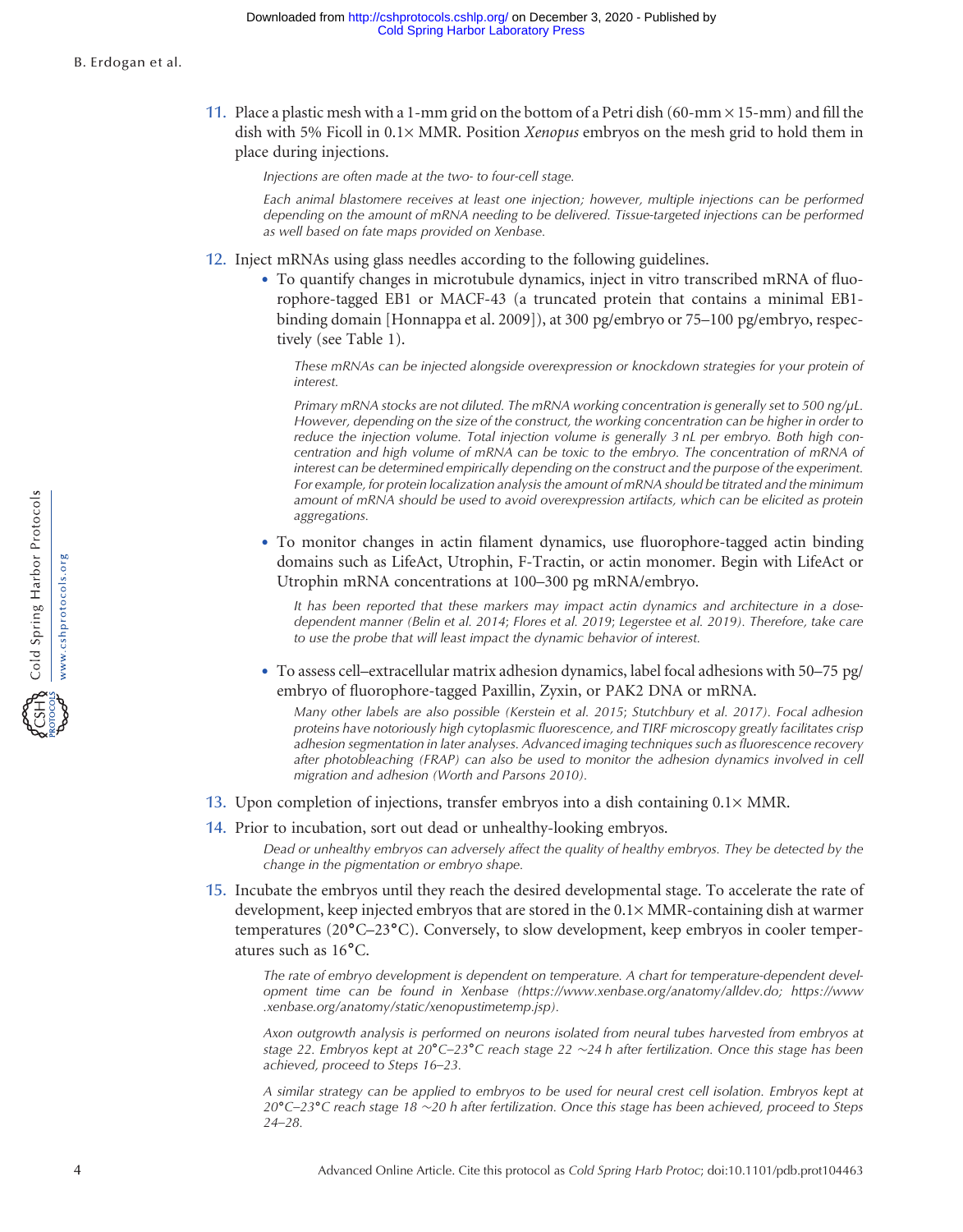## Preparation of Neural Tube and Neural Crest Cell Cultures

For neural tube cultures, follow Steps 16–23; for neural crest cell cultures, follow Steps 24–28.

#### Neural Tube Culture

Isolation and preparation of neural tube cultures have been previously described in Lowery et al. (2012).

- 16. Before doing the dissections, prepare culture dishes as described in Steps 1–4. Fill the culture dishes with the neural tube explant culture medium.
- 17. Screen embryos with a fluorescence dissecting scope and identify which express fluorescence in the neural tube. Transfer these at stage 20–23 to an agarose-coated plastic dish containing Steinberg's medium.

Embryos can display a mosaic of fluorescence owing to variable expression of the mRNA injected.

It is possible, but more challenging, to dissect embryos beyond stage 23. The tissues adhere more tightly to one another, which necessitates longer collagenase treatment (in Step 19.i).

- 18. Isolate the entire dorsal portion of the embryo, including the neural tube, as follows.
	- i. View the embryo with a dissecting scope and use fine forceps to remove the vitelline membrane.
	- ii. While holding the embryo in place with one pair of forceps, use a second pair to create an incision on the side of the embryo, exposing the hollow interior.
	- iii. Use both forceps to pinch along the tissue between the dorsal and ventral halves of the embryo, thereby cutting the embryo in half.

Visual guidance for how to perform this step can be found in Lowery et al. (2012).

- 19. Isolate the neural tube as follows.
	- i. Transfer the dorsal explant to a small tube or dish containing 2 mg/mL collagenase in Steinberg's medium and place on a rotator at room temperature for 15–20 min to loosen the tissues.
	- ii. Pipette the explant into a plastic agarose-coated dish containing fresh Steinberg's medium.
	- iii. Gently remove the neural tube from the dorsal epidermis and the ventral notochord using a pair of forceps. Insert the tip of the forceps in between the epidermis and the underlying tissue; then pull the epidermis back slowly to expose the neural tube. Hold the tissue with forceps and slide the tip of another pair of forceps between the notochord and neural tube.
	- iv. Remove the somites on both sides using forceps.
- 20. Move the neural tube to a clean 35-mm dish containing plating culture medium for neural tube explants.
- 21. After collecting several neural tubes, transect each of them into approximately 20 thin slice explants using electrolytically sharpened tungsten wires.
- 22. Transfer the explants to the prepared culture dishes.

The number of explants plated depends on the size of the culture dish used. To avoid overcrowding in the culture dish and to allow axons to grow freely, we generally plate 15–20 explants in each 35-mm culture dish and spread the explants evenly in rows (up to 10 rows) and columns (two columns). After plating, do not move the dishes, as this will disturb the attaching cells.

23. Allow explants to adhere for 12–18 h, ideally at  $\sim$ 20°C–22°C.

We typically leave the dish of cells on the bench at room temperature overnight. If conditions are appropriate, X. laevis neural explants send out neurites in a robust manner by 24 h after plating on the laminin/ poly-L-lysine substrate. Growth cones are highly motile on this substrate, extending outward from the explant in all directions, and the axons can achieve lengths of up to 1 mm (typical lengths are  $\geq 100 \,\mu m$ ). See Troubleshooting.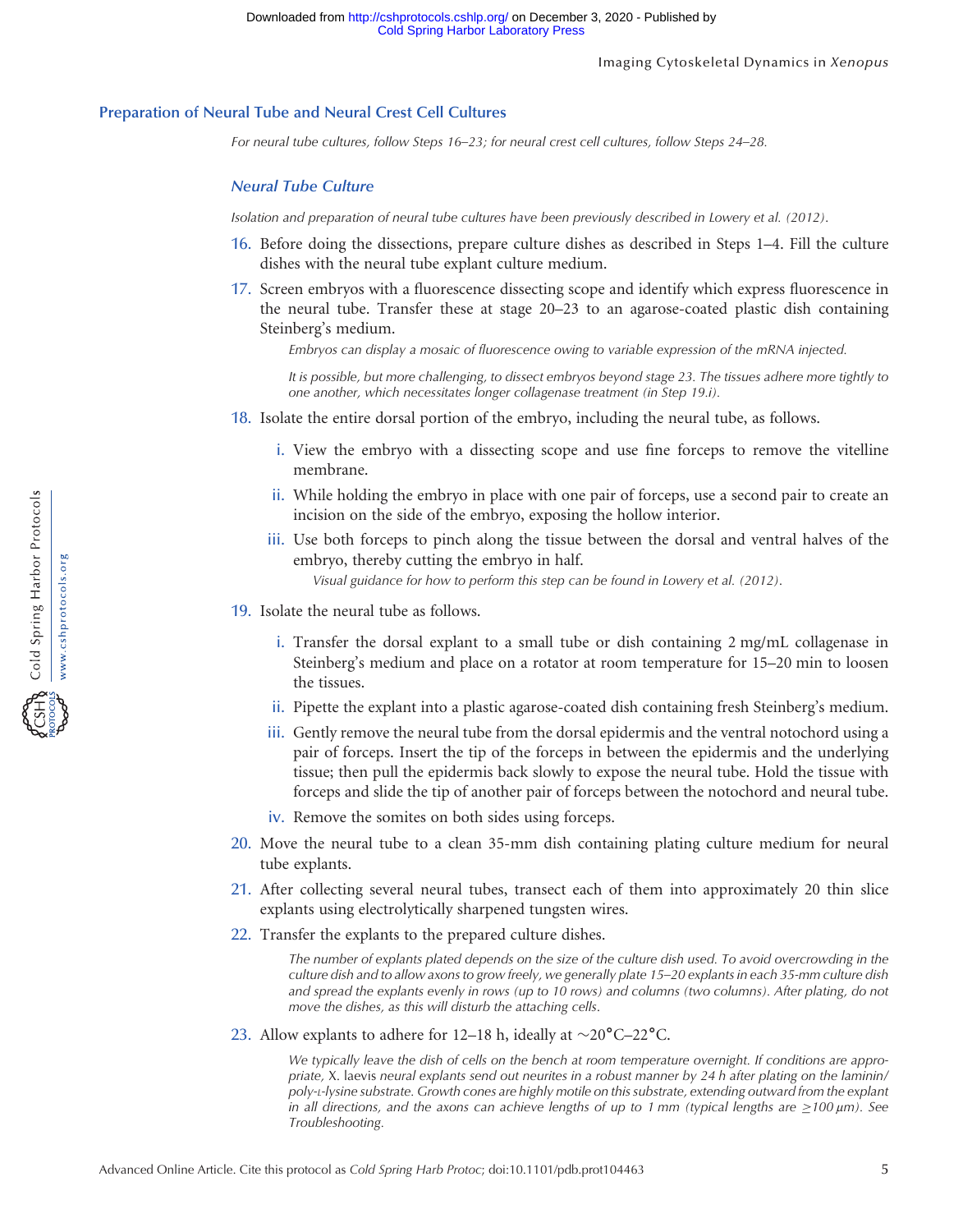Axons will extend radially, allowing various live imaging of growth cone behavior and cytoskeletal dynamics. Proceed to Step 29 to observe and image neurites and growth cones at room temperature 12–24 h after plating. RNA or plasmid products typically display variable expression between cells, so a range of fluorescence levels may be seen among growth cones. Expression of fluorescent protein RNAs can persist <sup>&</sup>gt;48 h after plating, depending on the construct.

## Cranial Neural Crest Cell Culture

A very helpful and thorough guide to neural crest isolation is given by Milet and Monsoro-Burq (2014), and we advise that this be heavily relied upon for tissue identification and dissection technique. We offer minor modifications here.

- 24. Prior to performing the dissections, prepare the culture dishes as described in Steps 5–10. Fill the culture dishes with plating culture medium for neural crest cells.
- 25. Sort embryos to identify those with fluorescence in the cranial neural crest region at stage 18. Strip vitelline membranes of stage 18 embryos, and embed them gently in a plasticine clay-coated Petri dish in plating culture medium for neural crest cells with the anterior dorsal regions exposed.

Neural crest cells emerge from the tissue just along the anterior neural fold, which is raised slightly from the surrounding tissue.

- 26. Remove the skin above the neural crest using an eyelash knife. Apply gentle pressure along the edge of the neural fold to allow the neural crest (two to three cell layers) to separate. Lift the explant with a lateral/ventral flicking motion.
- 27. Rinse explants several times by gently pipetting into a fresh culture medium for neural crest cells, and then transfer the explants into rows along a fibronectin-coated imaging chamber.

Explants should be at least 500 microns apart to ensure clear fields of view, but the exact number or density of explants in the chamber is not critical and will be dependent on size of the glass-bottom culture dish.

28. Allow the explants to adhere to the coverslip for at least 30 min in a cool  $(16^{\circ}C-19^{\circ}C)$  and vibration-free place before imaging (see Step 29).

Tissue will begin collective cell migration within an hour of plating, and will subsequently delaminate to begin single-cell movement after 8 h or more, allowing for various measurements of cytoskeletal dynamics in both individual and collectively migrating cells. See Troubleshooting.

## Imaging and Analysis of Cytoskeletal Dynamics

- 29. Once the cells are adhered, position the culture plate on the microscope stage. Perform live imaging of intracellular cytoskeletal dynamics in either neuronal growth cones or neural crest cells using spinning disk confocal microscopy, TIRF microscopy (for dynamics at or near the cell membrane), or even widefield fluorescence microscopy (for microtubule plus-end dynamics). While imaging, take the following points into consideration.
	- To analyze growth and pause events of microtubule plus-ends, which show very rapid dynamics, perform time-lapse imaging.

Images should be captured at least every 2 sec for a duration of 1–2 min. Given the rapid dynamics of MT plus-ends, spinning-disk confocal microscopy allows fast and automated acquisition of large region of interests (ROIs) such as whole cells. It is incredibly important that laser power and exposure time of acquisitions are optimized to minimize light toxicity. Using short exposure times and low laser power with reasonably higher gain will help reduce phototoxicity and minimize photobleaching.

• To visualize actin retrograde flow, use low-density labeling of fluorescent actin monomers followed by quantitative fluorescent microscopy or kymograph analysis (Watanabe and Mitchison 2002; Danuser and Waterman-Storer 2006; Yamashiro et al. 2014).

Perform an initial test with 1- to 2-sec imaging intervals as a starting point, although flow rates will vary greatly based on structure stability. Focal adhesion dynamics of neural crest cells can be captured every 1–2 min for manual tracking of general size and turnover, but more sensitive tracking measures will often require much greater sampling rates, again within the order of 5–10 sec, for extended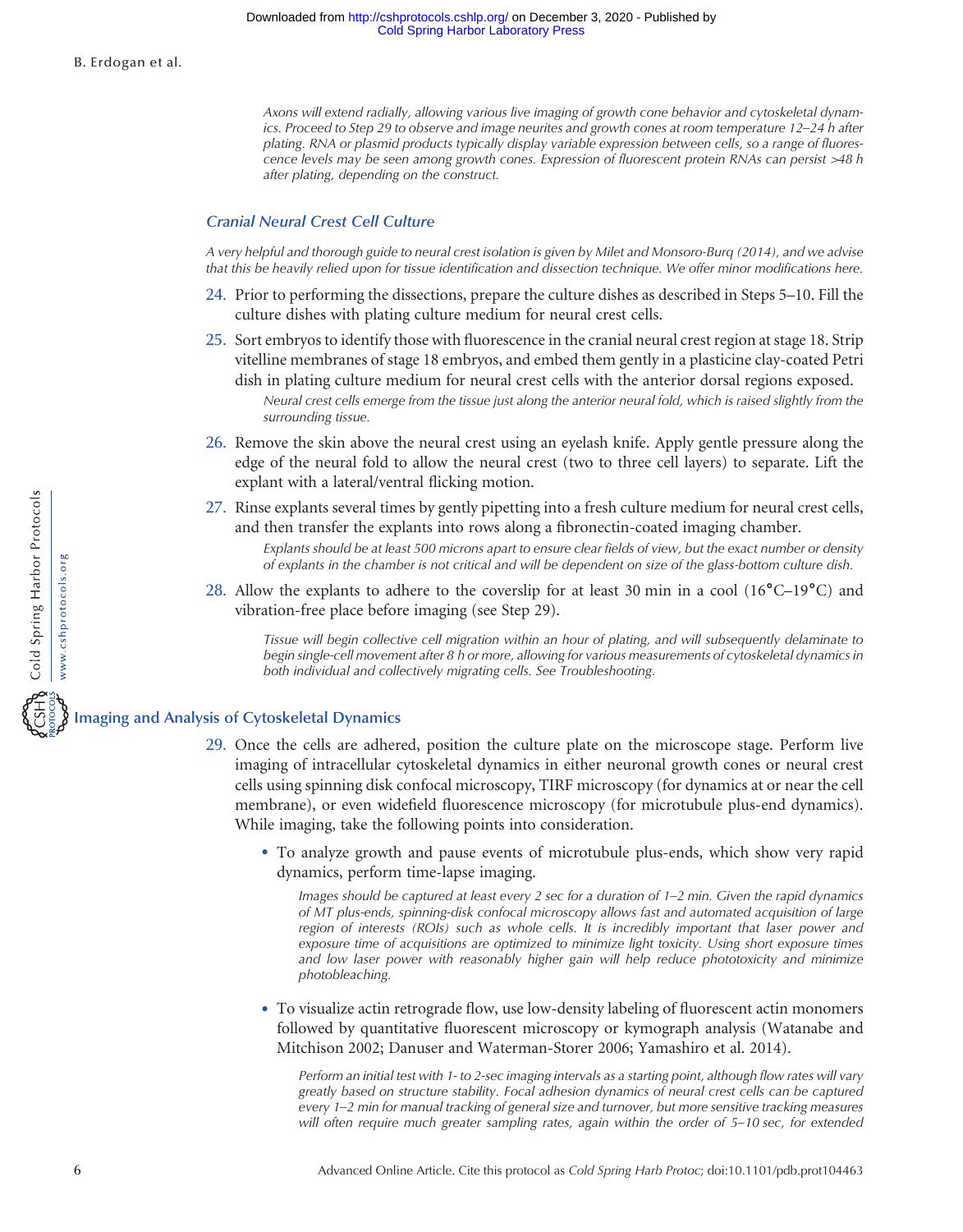imaging periods (20–30 min or longer). General surveys of cell morphology, perhaps to assess cell polarization or filopodial density/number following a genetic perturbation, can perhaps be reduced to every few minutes or collected at only select time points over a number of hours.

• If comparing dynamics of two labeled proteins, consider the time that passes while one is acquired and the system switches to capture the other.

This is necessary because two fluorophore-labeled structures in separate imaging channels will not be captured simultaneously in typical single-camera/filter systems. The time that passes can be quite minimal with some setups (i.e., triggered acquisition using a small ROI) and dramatically delayed with others (i.e., averaged line scans on a large ROI). Ensure optimization of the microscope for rapid multichannel acquisition if this is of utmost importance.

• If cytoskeletal drugs are to be applied while imaging, administer treatment using a perfusion chamber.

Many pharmacological agents are not easily soluble in aqueous media, and precipitation can occur if a concentrated solution is administered into a corner of the dish. Construct a perfusion chamber in the bottom of a typical inverted imaging chamber using vacuum grease and an additional coverslip.

See Troubleshooting.

- 30. Process and analyze the collected images.
	- To quantify parameters of microtubule plus-end dynamics, use plusTipTracker, a Matlabbased open-source software package that automatically detects, tracks, and analyzes timelapse movies of fluorophore-tagged cytoskeletal proteins.

For a detailed explanation of how to manage files to perform microtubule dynamics analysis refer to Stout et al. (2014). It should be noted that a currently supported version of this pipeline has been revamped to analyze multiple types of dynamic particles and is now available under the name u-Track (Applegate et al. 2011).

- Assess actin network flow using the quantitative fluorescent speckle microscopy (QFSM) technique and software (Mendoza et al. 2012).
- Use appropriate pipelines for focal adhesion dynamics (FAAS) (Berginski and Gomez 2013), automated filopodia tracking (FiloQuant) (Jacquemet et al. 2017), and single-particle tracking (TrackMate) (Tinevez et al. 2017).

Customized analysis methods can be built and streamlined in Fiji, Imaris, or Matlab, as preferred.

## TROUBLESHOOTING

Problem (Steps 23 and 28): No neurite extension or cell adhesion is observed.

Solution: Neurites might fail to grow if the cultured explants did not adhere well to the culture plate. To ensure cell adherence, use freshly made culture medium and PLL and laminin-coated dishes for neural tube explants, and fibronectin-coated dishes for cranial neural crest. Try not to disturb the culture dish after explants are plated. Finally, it is possible that embryos used to establish the explant cultures were unhealthy, but because the embryos developed to the neural tube stage, this is unlikely to be the case. However, it is best to set aside some whole intact embryos from the same batch of eggs fertilized and used in the neural tube and neural crest cell cultures in 0.1× MMR along with dissections to ensure that continued development occurs.

Problem (Step 29): Cultured explants do not express the fluorophore-tagged protein.

Solution: One reason for low or absent expression is that the needle tip could be clogged depending on the injected material. For example, morpholinos are highly prone to clogging needles. To ensure a successful injection, occasionally check if the solution is coming out from the needle. Alternatively, it is possible that not enough material was injected. Optimal concentration will vary based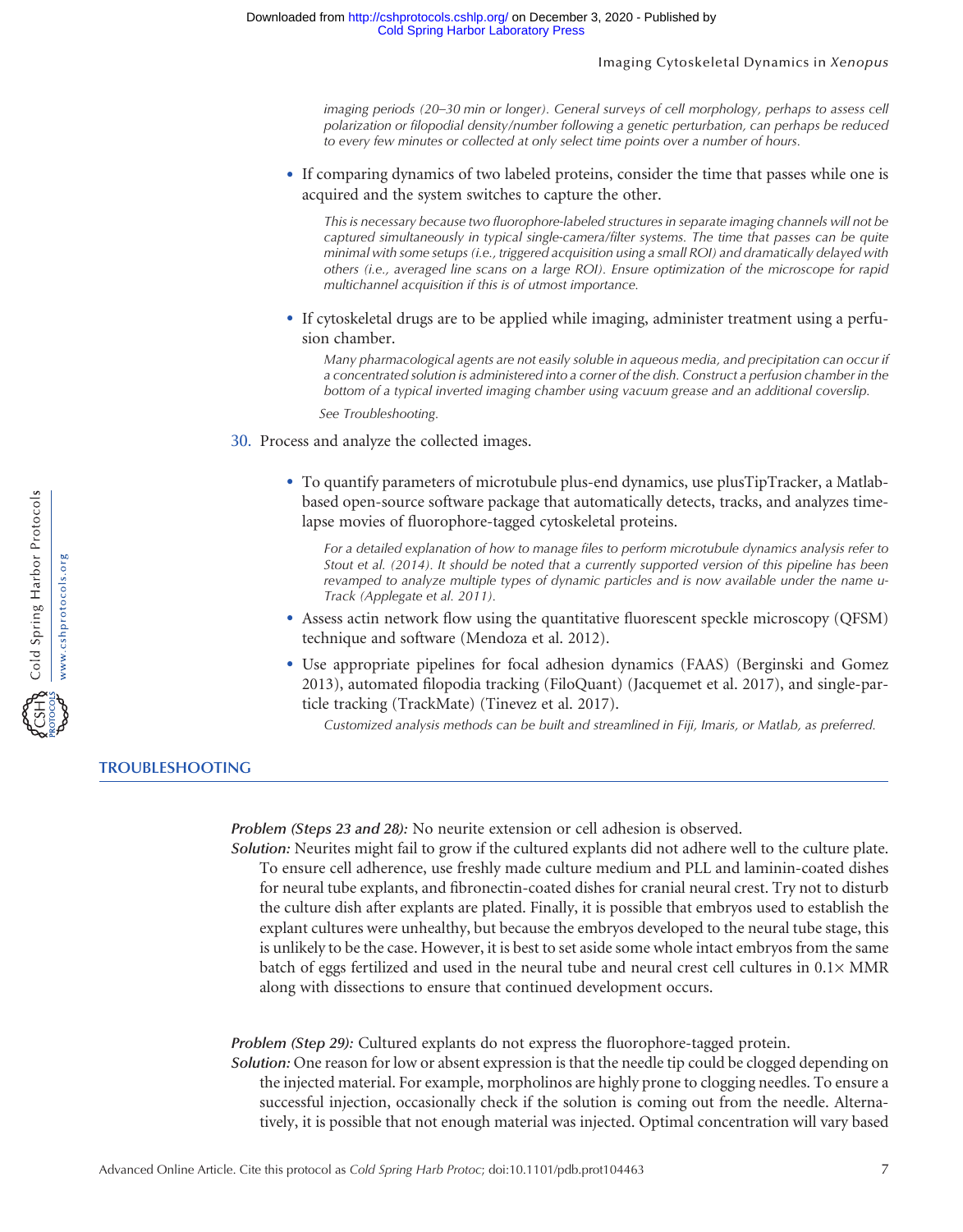#### B. Erdogan et al.

on transcript quality and molecular weight and should be titrated accordingly. Generally, the lowest possible concentration of a fluorophore-labeled protein is the most favorable one; lowlevel expression can achieve a much more favorable signal-to-noise ratio and minimize the artifacts caused by exogenous protein expression. Heavily overexpressed plus-end tracking proteins can be especially hard to deal with, as the excess fluorescent protein will coat the entire microtubule lattice instead of selectively labeling distal microtubule ends, rendering automated plus-end segmentation and tracking much more difficult.

Problem (Step 29): Growth cones or cells die during imaging.

Solution: Light toxicity is the major cause of the cell death. To avoid cell death, image samples at high gain rather than high laser power and keep exposure time short.

## **DISCUSSION**

Xenopus laevis has been a powerful embryonic tool, not onlyfor addressing questions regarding vertebrate development, but also for deciphering key cellular events. One advantage of Xenopus laevis as a model is that Xenopus embryos can tolerate extensive manipulation, and exogenous materials can be easily introduced via microinjections, such as fluorophore-tagged cytoskeletal-associated proteins. Compared to other systems, cell culturing methods arefacile and do not require expensive culture equipment. Cultures can be generated in large quantities and maintained at the bench at room temperature.

The protocol described here takes advantage of this versatile model organism to examine the dynamics of the cytoskeletal components. Measures of cytoskeletal dynamics can be taken from any tissue of interest. To gather data from heterogeneous neuronal cultures, we use neural tube explants dissected from stage 20–23 embryos. Retinal cultures from embryos at stage 24 or beyond can also be used if a more homogenous neuronal population is desired. Cranial neural crest, a multipotent motile cell with well-established migration routes and fate determination cues, can be a valuable model for identifying effectors of collective cell migration, craniofacial development, and cancer metastasis.

The scope of the high-resolution live imaging of cytoskeletal dynamics in axonal growth cones and in cells can be expanded to study different aspects of the cytoskeletal behavior. By mimicking various physiological conditions, one can study how microtubule or actin dynamicity would change within the growth cone or cell in response to guidance signals introduced in culture medium. Multiple cues can be introduced to the cells to test the spatiotemporal changes in cytoskeletal dynamics, which could mimic the pathfinding behavior of the growth cone in its native environment.

## **RECIPES**

#### Agarose-Coated Petri Dish

Dissolve 1% agarose in 0.1× Marc's modified Ringer (MMR) <R> solution and microwave to melt. Pour into a Petri dish until the dish is half-full. Let the agarose harden at room temperature. Store for up to 2 wk at 4˚C.

#### Culture Media Base

| Reagent                                | Amount           | Final concentration |
|----------------------------------------|------------------|---------------------|
| L-15 medium (Sigma-Aldrich             | $98 \text{ mL}$  | 49%                 |
| L1518                                  |                  |                     |
| Ringer's solution $(1 \times)$ <r></r> | $100 \text{ mL}$ | 50%                 |

Sterilize by vacuum filtration. Add 2 mL of Antibiotic-Antimycotic (100×; Gibco 15240062). Store at 4˚C.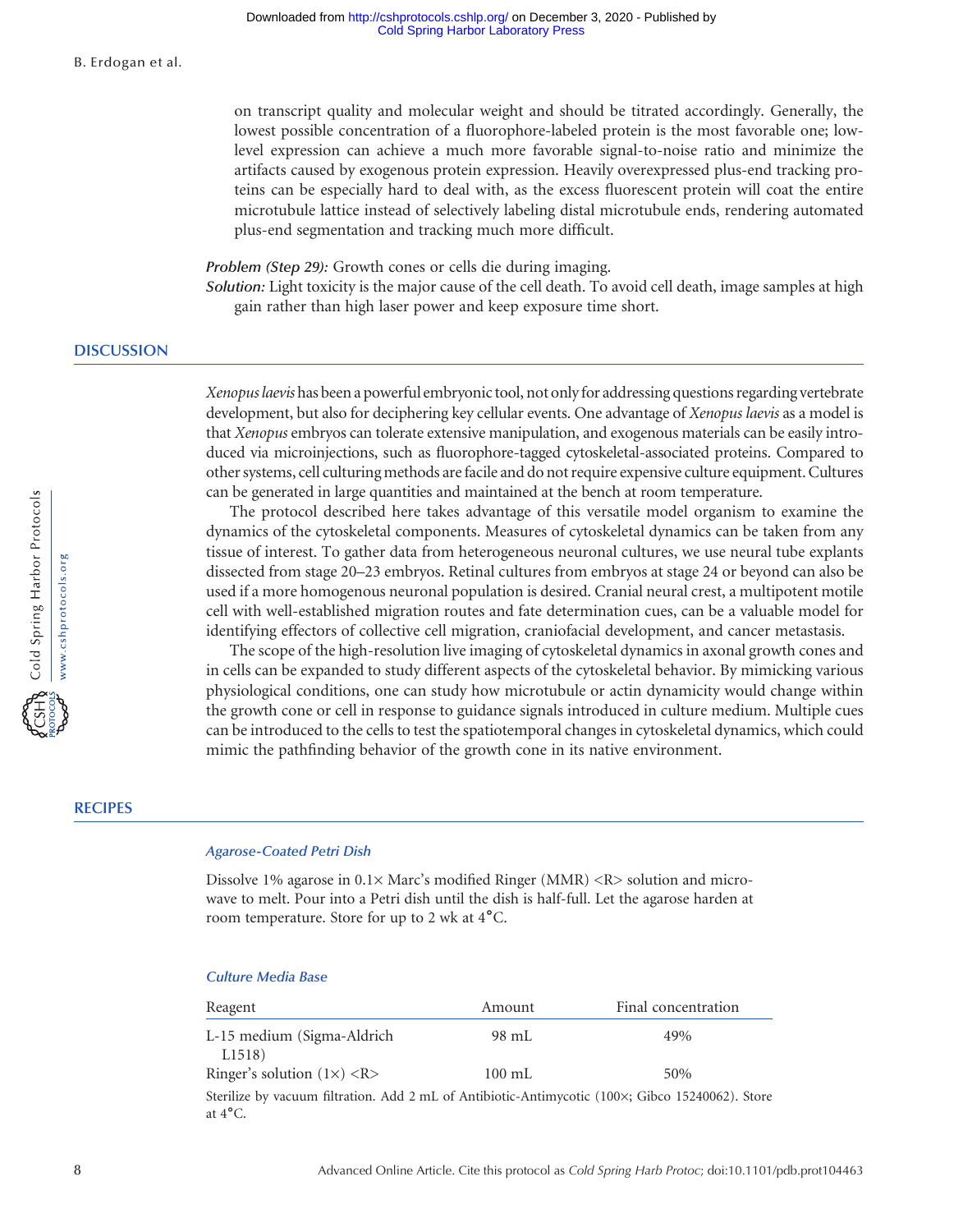Reagent Quantity (for 1 L) Final concentration (10×) NaCl  $58.440 \text{ g}$  1 M KCl  $1.491 \text{ g}$  20 mm  $MgSO_4$  1.204 g 10 mm  $CaCl<sub>2</sub>$ , dihydrate 2.940 g 20 mm<br>HEPES 11.915 g 50 mm HEPES  $11.915 \text{ g}$  50 mm  $H_2O$  to 1 L

## Marc's Modified Ringer's (MMR) (10×, pH 7.4)

Adjust the pH to 7.4 using 10 <sup>M</sup> NaOH. Sterilize by autoclaving. Store at room temperature indefinitely.

#### Plasticine Clay-Coated Petri Dishes

To prepare dissection dishes, gather several 35-mm or 60-mm tissue-culture dishes (e.g., Falcon 353001). Push a small amount of plasticine clay (e.g., Plastilina Modeling Clay) into the middle of each dish, and then spread it evenly to fill the bottom 3–5 mm. Rinse the surface of the clay with ample water and ethanol to remove excess oily residue. UVsterilize prior to use.

After the dissections, sterilize the dishes for reuse. Rinse them thoroughly with deionized  $H_2O$  to remove any embryo particulate, use a gloved hand to level out the depressions made for embryos, rinse with ethanol, and sterilize under UV light. Cap and store with dissection kit. Discard and make fresh dissection dishes if clay appears dirty or has trapped any debris.

#### Plating Culture Medium for Neural Crest Cells

| Reagent                                                                                                                                                                                                                                                                                                                                                                                                                                                                     | Amount    | Final concentration |
|-----------------------------------------------------------------------------------------------------------------------------------------------------------------------------------------------------------------------------------------------------------------------------------------------------------------------------------------------------------------------------------------------------------------------------------------------------------------------------|-----------|---------------------|
| NaCl                                                                                                                                                                                                                                                                                                                                                                                                                                                                        | 1.55 g    | 53 m <sub>M</sub>   |
| $Na_2CO_3$                                                                                                                                                                                                                                                                                                                                                                                                                                                                  | $0.265$ g | $5 \text{ mM}$      |
| Potassium gluconate                                                                                                                                                                                                                                                                                                                                                                                                                                                         | $0.527$ g | $4.5 \text{ mm}$    |
| Sodium gluconate                                                                                                                                                                                                                                                                                                                                                                                                                                                            | $3.82$ g  | $35 \text{ mm}$     |
| MgSO <sub>4</sub>                                                                                                                                                                                                                                                                                                                                                                                                                                                           | $0.060$ g | $1 \text{ mM}$      |
| CaCl <sub>2</sub>                                                                                                                                                                                                                                                                                                                                                                                                                                                           | $0.055$ g | 1 mm                |
| Add reagents to 400 mL of deionized (DI) $H_2O$ . Adjust the pH to 8.0 with bicine, and bring to fina<br>volume (500 mL) with DI H <sub>2</sub> O. Sterilize by filtration. Store frozen at $-20^{\circ}$ C in small aliquots. Add 50<br>$\mathcal{L}$ , and the contract of the contract of the contract of the contract of the contract of the contract of the contract of the contract of the contract of the contract of the contract of the contract of the contract o |           |                     |

Add reagents to 400 mL of deionized (DI)  $H<sub>2</sub>O$ . Adjust the pH to 8.0 with bicine, and bring to final  $\mu$ g/mL gentamicin sulfate and 1  $\mu$ g/mL bovine serum albumin to the culture medium prior to use.

#### Plating Culture Medium for Neural Tube Explants

| Reagent                                                       |             | Amount to add Final concentration |
|---------------------------------------------------------------|-------------|-----------------------------------|
| Fetal bovine serum (Gibco 10438018)                           | $20 \mu L$  | $1\%$                             |
| Penicillin-Streptomycin (Sigma-Aldrich P4333)                 | $20 \mu L$  | $1\%$                             |
| BDNF (100 µg/mL; Sigma-Aldrich B3795; optional <sup>a</sup> ) | $0.5 \mu L$ | $25 \text{ ng/mL}$                |
| NT3 (25 µg/mL; Sigma-Aldrich SRP3128; optional <sup>a</sup> ) | $2 \mu L$   | $25$ ng/mL                        |

Add culture media base  $\langle R \rangle$  to a final volume of 2 mL (per 35-mm plate). Prepare plating culture medium fresh and maintain at 4°C.

<sup>a</sup> Axon outgrowth is greatly enhanced by addition of BDNF and NT3, but these may be omitted for guidance assays if cues will be added later.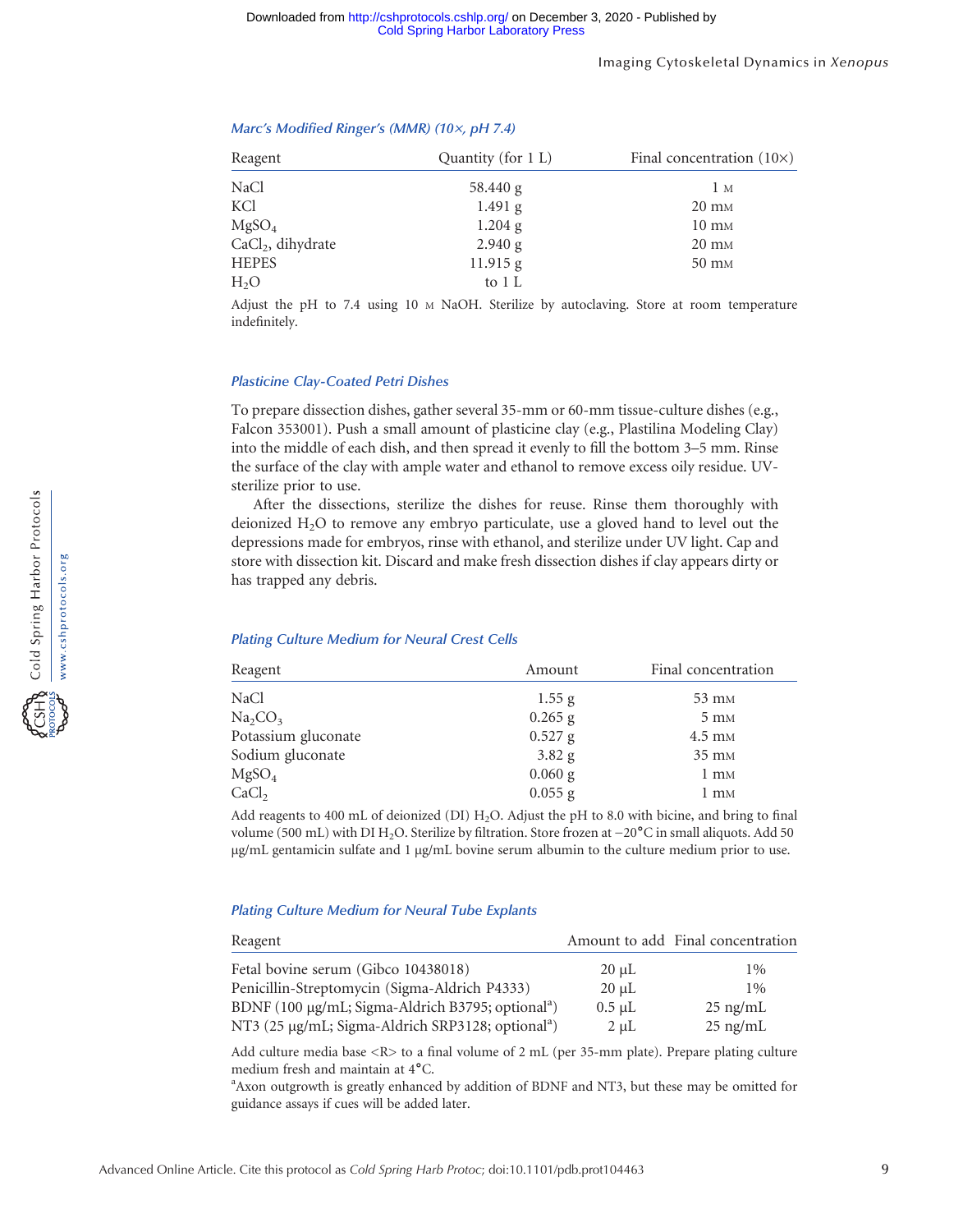#### B. Erdogan et al.

| Reagent                           | Amount          | Final concentration |
|-----------------------------------|-----------------|---------------------|
| NaCl                              | 33.6 g          | 1.15 <sub>M</sub>   |
| KCl                               | $0.93$ g        | $25 \text{ mm}$     |
| CaCl <sub>2</sub>                 | $1.11\text{ g}$ | $20 \text{ mm}$     |
| EDTA $(0.5 \text{ m }$ pH $(8.0)$ | 5mL             | $5 \text{ mM}$      |

#### Ringer's Solution (10×)

Adjust the pH to 7.4 and raise the volume to 500 mL with distilled water. Sterilize by autoclaving. Store indefinitely at room temperature.

#### Steinberg's Medium

| Reagent                           | Amount   | Final concentration   |  |  |
|-----------------------------------|----------|-----------------------|--|--|
| NaCl                              | 3.39 g   | 58 m <sub>M</sub>     |  |  |
| KCl                               | $0.05$ g | $0.67$ m <sub>M</sub> |  |  |
| Ca(NO <sub>3</sub> ) <sub>2</sub> | $0.07$ g | $0.44$ m <sub>M</sub> |  |  |
| MgSO <sub>4</sub>                 | $0.16$ g | $1.3 \text{ mm}$      |  |  |
| Tris (1 м, pH 7.8)                | $2.3$ mL | $4.6 \text{ mm}$      |  |  |

Add reagents to 250 mL of deionized (DI)  $H_2O$  and adjust the pH to 7.8. Fill to final volume (500 mL) with DI  $H_2O$ . Sterilize by autoclaving. Store indefinitely at room temperature.

#### Sylgard 184-Coated Petri Dish

Mix 10 parts polymer with 1 part curing agent. Pour the mix into a Petri dish until the dish is half-full. Allow the mix to cure and harden overnight at room temperature. Store indefinitely at room temperature.

## ACKNOWLEDGMENTS

We thank members of the Lowery laboratory for helpful discussions. We also thank the National Xenopus Resource (RRID:SCR-013731) and Xenbase (RRID:SCR-003280) for their invaluable support to the model organism community. L.A.L. is funded by National Institutes of Health (NIH) grants R01 MH109651 and R03 DE025824, March of Dimes (#1-FY16-220), Charles H. Hood Foundation 2018-2019 Bridge Funding Award, and the American Cancer Society's Ellison Foundation Research Scholar Grant (RSG-16–144-01-CSM).

#### REFERENCES

- Applegate KT, Besson S, Matov A, Bagonis MH, Jaqaman K, Danuser G. 2011. plusTipTracker: quantitative image analysis software for the measurement of microtubule dynamics. J Struct Biol 176: 168–184. doi:10 .1016/j.jsb.2011.07.009
- Belin BJ, Goins LM, Mullins RD. 2014. Comparative analysis of tools for live cell imaging of actin network architecture. Bioarchitecture 4: 189–202. doi:10.1080/19490992.2014.1047714
- Berginski ME, Gomez SM. 2013. The Focal Adhesion Analysis Server: a web tool for analyzing focal adhesion dynamics. F1000Res 2: 68. doi:10 .12688/f1000research.2-68.v1
- Burkel BM, Von Dassow G, Bement WM. 2007. Versatile fluorescent probes for actin filaments based on the actin-binding domain of utrophin. Cell Motil Cytoskeleton 64: 822–832. doi:10.1002/cm.20226
- Danuser G, Waterman-Storer CM. 2006. Quantitative fluorescent speckle microscopy of cytoskeleton dynamics. Annu Rev Biophys Biomol Struct 35: 361–387. doi:10.1146/annurev.biophys.35.040405.102114
- Flores LR, Keeling MC, Zhang X, Sliogeryte K, Gavara N. 2019. Author Correction: Lifeact-TagGFP2 alters F-actin organization, cellular morphology and biophysical behaviour. Sci Rep 9: 9507. doi:10.1038/ s41598-019-45276-y
- Honnappa S, Gouveia SM, Weisbrich A, Damberger FF, Bhavesh NS, Jawhari H, Grigoriev I, van Rijssel FJA, Buey RM, Lawera A, et al. 2009. An EB1-binding motif acts as a microtubule tip localization signal. Cell 138: 366–376. doi:10.1016/j.cell.2009.04.065
- Jacquemet G, Paatero I, Carisey AF, Padzik A, Orange JS, Hamidi H, Ivaska J. 2017. FiloQuant reveals increased filopodia density during breast cancer progression. J Cell Biol 216: 3387–3403. doi:10.1083/jcb.201704045
- Kerstein PC, Nichol RH, Gomez TM. 2015. Mechanochemical regulation of growth cone motility. Front Cell Neurosci 9: 244. doi:10.3389/fncel.2015 .00244
- Legerstee K, Geverts B, Slotman JA, Houtsmuller AB. 2019. Dynamics and distribution of paxillin, vinculin, zyxin and VASP depend on focal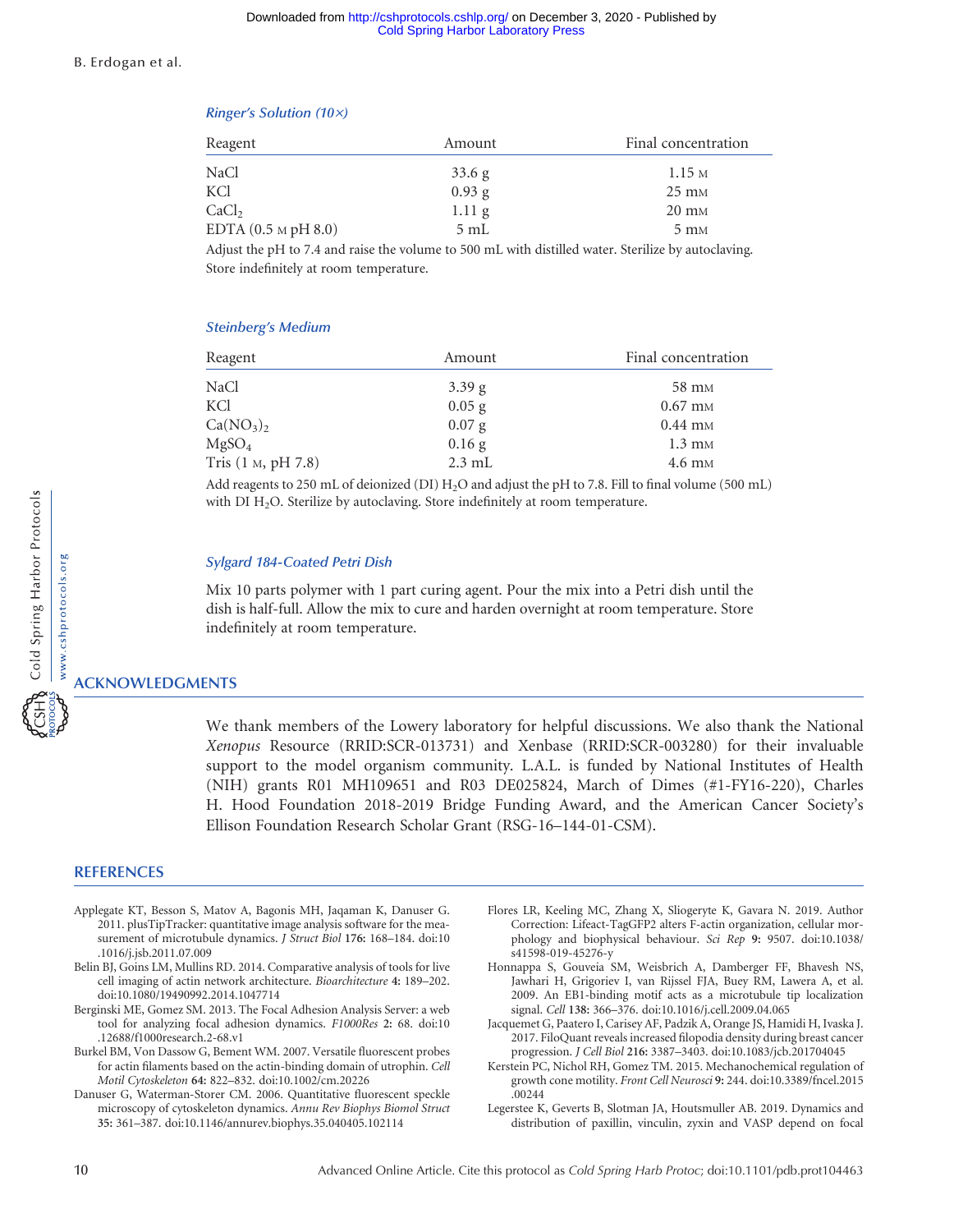adhesion location and orientation. Sci Rep 9: 10460. doi:10.1038/ s41598-019-46905-2

- Lowery LA, Faris AE, Stout A, Van Vactor D. 2012. Neural explant cultures from Xenopus laevis. J Vis Exp e4232. doi:10.3791/4232
- Mendoza MC, Besson S, Danuser G. 2012. Quantitative fluorescent speckle microscopy (QFSM) to measure actin dynamics. Curr Protoc Cytom Chapter 2: Unit2.18. doi:10.1002/0471142956.cy0218s62
- Milet C, Monsoro-Burq AH. 2014. Dissection of Xenopus laevis neural crest for in vitro explant culture or in vivo transplantation. J Vis Exp 51118. doi:10.3791/51118
- Myers JP, Gomez TM. 2011. Focal adhesion kinase promotes integrin adhesion dynamics necessary for chemotropic turning of nerve growth cones. J Neurosci 31: 13585–13595. doi:10.1523/JNEUROSCI.2381-11 .2011
- Nieuwkoop PD, Faber J. 1994. Normal table of Xenopus laevis (Daudin). Garland Publishing Inc, New York.
- Riedl J, Crevenna AH, Kessenbrock K, Yu JH, Neukirchen D, Bista M, Bradke F, Jenne D, Holak TA, Werb Z, et al. 2008. Lifeact: a versatile marker to visualize F-actin. Nat Methods 5: 605–607. doi:10.1038/nmeth.1220
- Robles E, Gomez TM. 2006. Focal adhesion kinase signaling at sites of integrin-mediated adhesion controls axon pathfinding. Nat Neurosci 9: 1274–1283. doi:10.1038/nn1762
- Santiago-Medina M, Gregus KA, Gomez TM. 2013. PAK-PIX interactions regulate adhesion dynamics and membrane protrusion to control neurite outgrowth. J Cell Sci 126: 1122–1133. doi:10.1242/jcs.112607
- Schell MJ, Erneux C, Irvine RF. 2001. Inositol 1,4,5-trisphosphate 3-kinase A associates with F-actin and dendritic spines via its N terminus. J Biol Chem 276: 37537–37546. doi:10.1074/jbc.M104101200
- Schindelin J, Arganda-Carreras I, Frise E, Kaynig V, Longair M, Pietzsch T, Preibisch S, Rueden C, Saalfeld S, Schmid B, et al. 2012. Fiji: an open-

source platform for biological-image analysis. Nat Methods 9: 676–682. doi:10.1038/nmeth.2019

- Stepanova T, Slemmer J, Hoogenraad CC, Lansbergen G, Dortland B, De Zeeuw CI, Grosveld F, van Cappellen G, Akhmanova A, Galjart N. 2003. Visualization of microtubule growth in cultured neurons via the use of EB3-GFP (end-binding protein 3-green fluorescent protein). J Neurosci 23: 2655–2664. doi:10.1523/JNEUROSCI.23-07-02655.2003
- Stout A, D'amico S, Enzenbacher T, Ebbert P, Lowery LA. 2014. Using plusTipTracker software to measure microtubule dynamics in Xenopus laevis growth cones. J Vis Exp e52138. doi:10.3791/52138
- Stutchbury B, Atherton P, Tsang R, Wang DY, Ballestrem C. 2017. Distinct focal adhesion protein modules control different aspects of mechanotransduction. J Cell Sci 130: 1612–1624. doi:10.1242/jcs.195362
- Tinevez JY, Perry N, Schindelin J, Hoopes GM, Reynolds GD, Laplantine E, Bednarek SY, Shorte SL, Eliceiri KW. 2017. TrackMate: an open and extensible platform for single-particle tracking. Methods 115: 80–90. doi:10.1016/j.ymeth.2016.09.016
- Watanabe N, Mitchison TJ. 2002. Single-molecule speckle analysis of actin filament turnover in Lamellipodia. Science 295: 1083–1086. doi:10.1126/ science.1067470
- Wlizla M, McNamara S, Me H. 2018. Generation and care of Xenopus laevis and Xenopus tropicalis embryos. Methods Mol Biol 1865: 19–32. doi:10 .1007/978-1-4939-8784-9\_2
- Worth DC, Parsons M. 2010. Advances in imaging cell-matrix adhesions. J Cell Sci 123: 3629–3638. doi:10.1242/jcs.064485
- Yamashiro S, Mizuno H, Smith MB, Ryan GL, Kiuchi T, Vavylonis D, Watanabe N. 2014. New single-molecule speckle microscopy reveals modification of the retrograde actin flow by focal adhesions at nanometer scales. Mol Biol Cell 25: 965–1185. doi:10.1091/mbc.e13- 03-0162